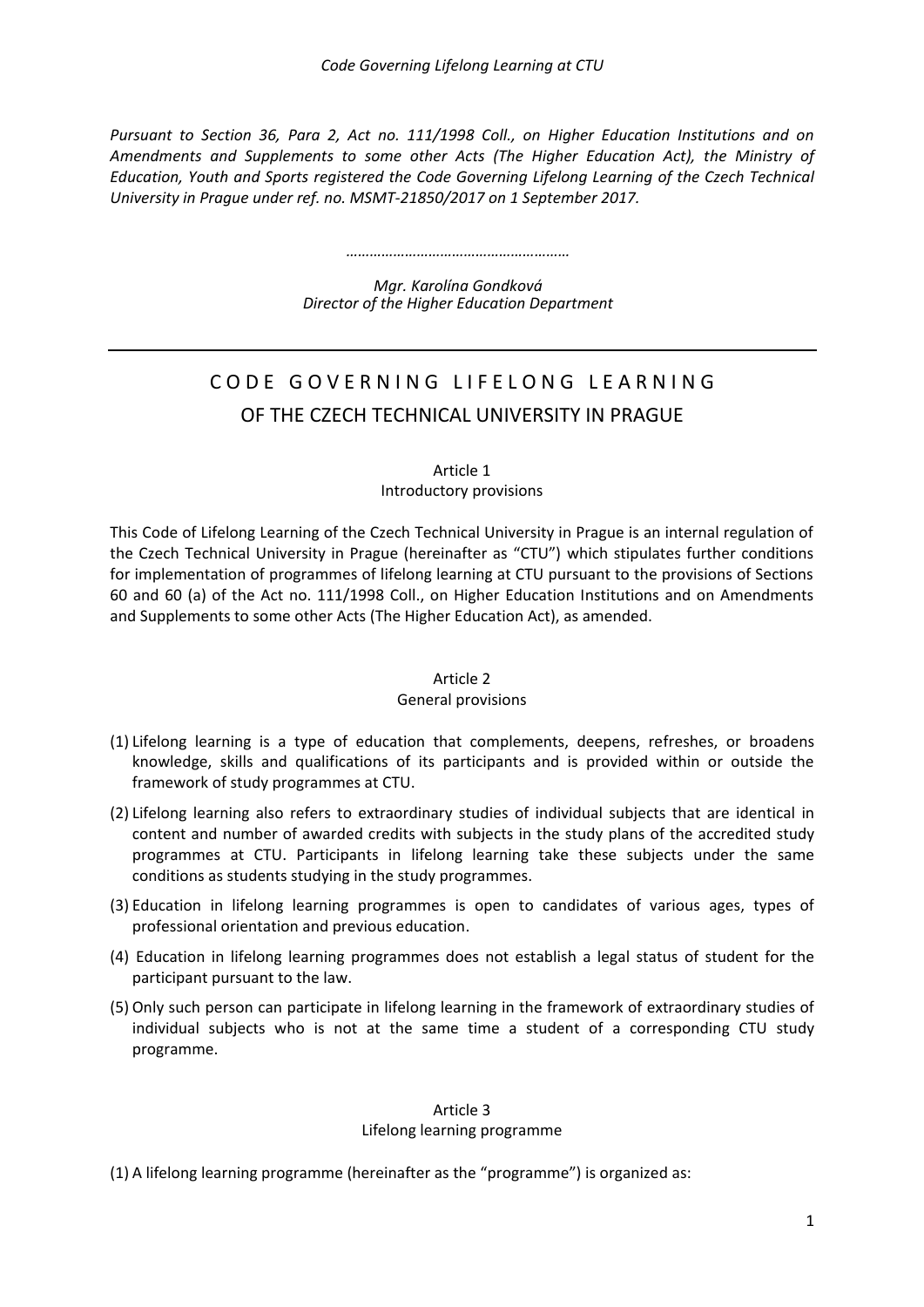- a) A preparatory programme for the admission procedure to university,
- b) A preparatory programme to study at university,
- c) Extraordinary studies (pursuant to Article 2, Para 2),
- d) A postgraduate programme,
- e) A career programme,
- f) A vocation-oriented programme,
- g) University of the Third Age.
- (2) The programme can be implemented as full-time studies, distance studies or a combination thereof, in Czech language or in other language. The programme is mainly implemented as a lecture cycle on a certain subject, a course, a professional workshop, a lecture, a lecture cycle and a seminar.
- (3) The programme may be implemented by
	- a) A faculty,
	- b) A university institute,
	- c) Other constituent parts of CTU other departments,
	- d) Based on cooperation with constituent parts listed in letters a) to c).
- (4) A faculty, university institute or other department at CTU implements lifelong learning in programmes announced by a dean, a director of a university institute or other department at CTU. The information about the programme must be made publicly available in the public section of the website of CTU or of the relevant constituent part in good time before the deadline for submitting applications and must include the following:
	- a) The exact name of the programme,
	- b) Its specification pursuant to Para 1,
	- c) The form of education pursuant to Para 2,
	- d) The annotation,
	- e) The content,
	- f) The guarantor,
	- g) The entry requirements for applicants and how they can be admitted to the programme,
	- h) A time plan,
	- i) The type and conditions of the course,
	- j) The way of completing the programme,
	- k) Conditions for issuing a certificate of completion,
	- l) The fee and the payment method.

(5) Lifelong learning is coordinated by an authorized vice-rector.

## Article 4 Admission of applicants

(1) Applicants are accepted to the programme by a dean, a director of the university institute or a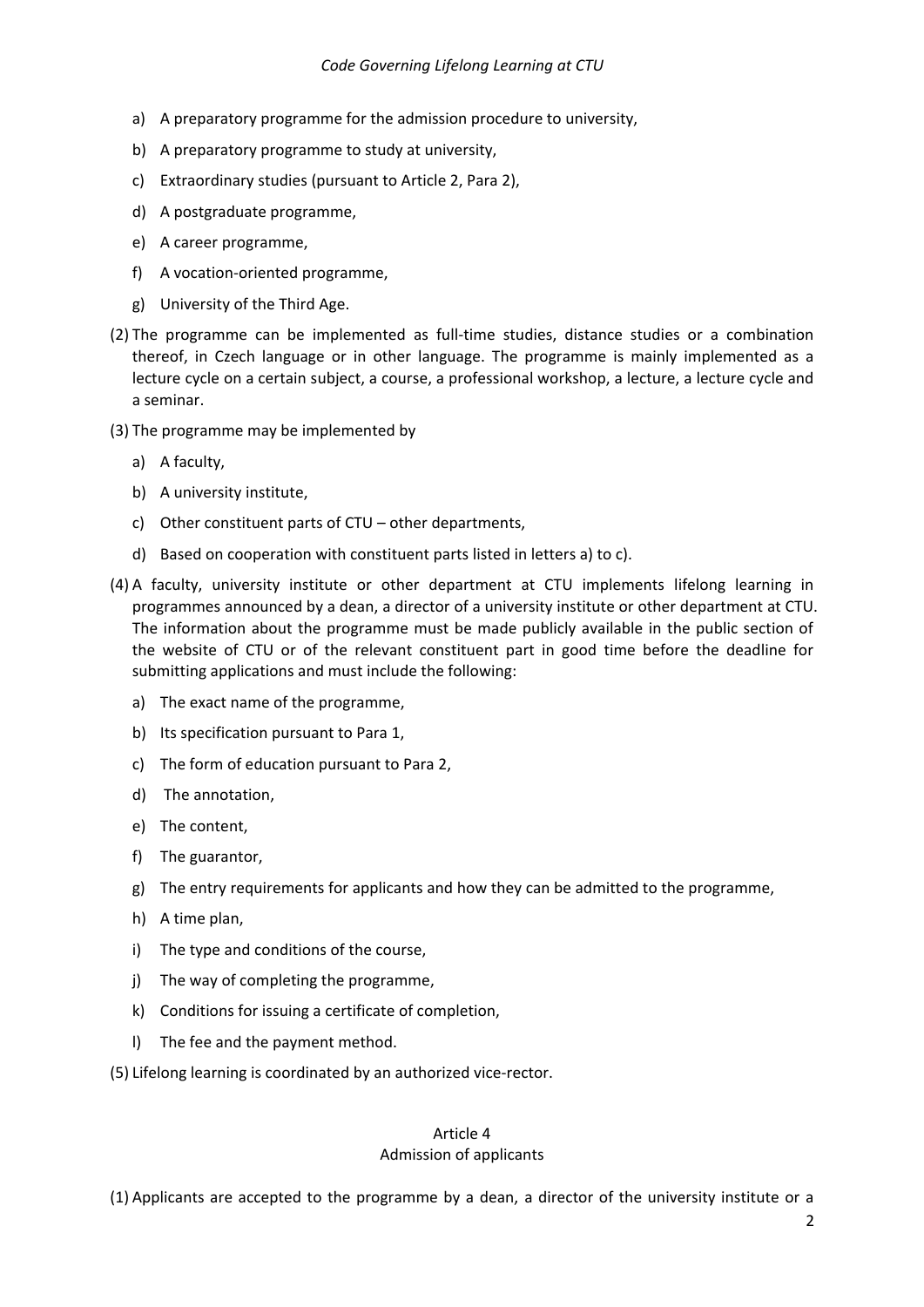director of other department according to the available capacity and in accordance with any internal or other regulations of the faculty, university institute or department.

(2) In case of extraordinary studies of selected subjects pursuant to Article 2, Para 2, a contract on extraordinary studies is concluded.

# Article 5

# Rights and obligations of participants in lifelong learning

- (1) Any person who has met the requirements stipulated for the given programme and was admitted to study the given programme can become participant in lifelong learning. Requirements for admission to study the given programme are stipulated in the description of the given programme. The participant has a right to have the announced requirements of the programme ensured.
- (2) A participant in lifelong learning is obliged to abide by the conditions stipulated for the programme; in particular, they are obliged to pay the specified fee on the specified dates.
- (3) Failure to comply with any of the stipulated requirements or breach of law, other legislation or internal regulations of CTU or its respective constituent part may constitute grounds for expulsion of the participant from the programme.

# Article 6

# Completion of studies

- (1) Successful graduates will receive a certificate of completion issued by CTU.
- (2) In order to graduate from the programme, the requirements announced for the programme must be fulfilled pursuant to Article 3, Para 4.

## Article 7

## Fee

- (1) The fee payable for implementation of a lifelong learning programme is stipulated based on a calculation of the dean or the director of a university institute or other department; in case of extraordinary studies, the cost of one credit with the relevant coefficient of difficulty is stipulated by the Registrar's directive for implementing this Code.
- (2) The payment of the fee under Para 1 must usually be settled on the day of the start of the programme at the latest; in case of extraordinary studies pursuant to Article 2, Para 2, it is settled in accordance with the terms of the contract.

# Article 8 Register of lifelong learning

Constituent parts of CTU keep a register of programmes, participants and graduates of lifelong learning in the CTU information system.

# Article 9 Common and final provisions